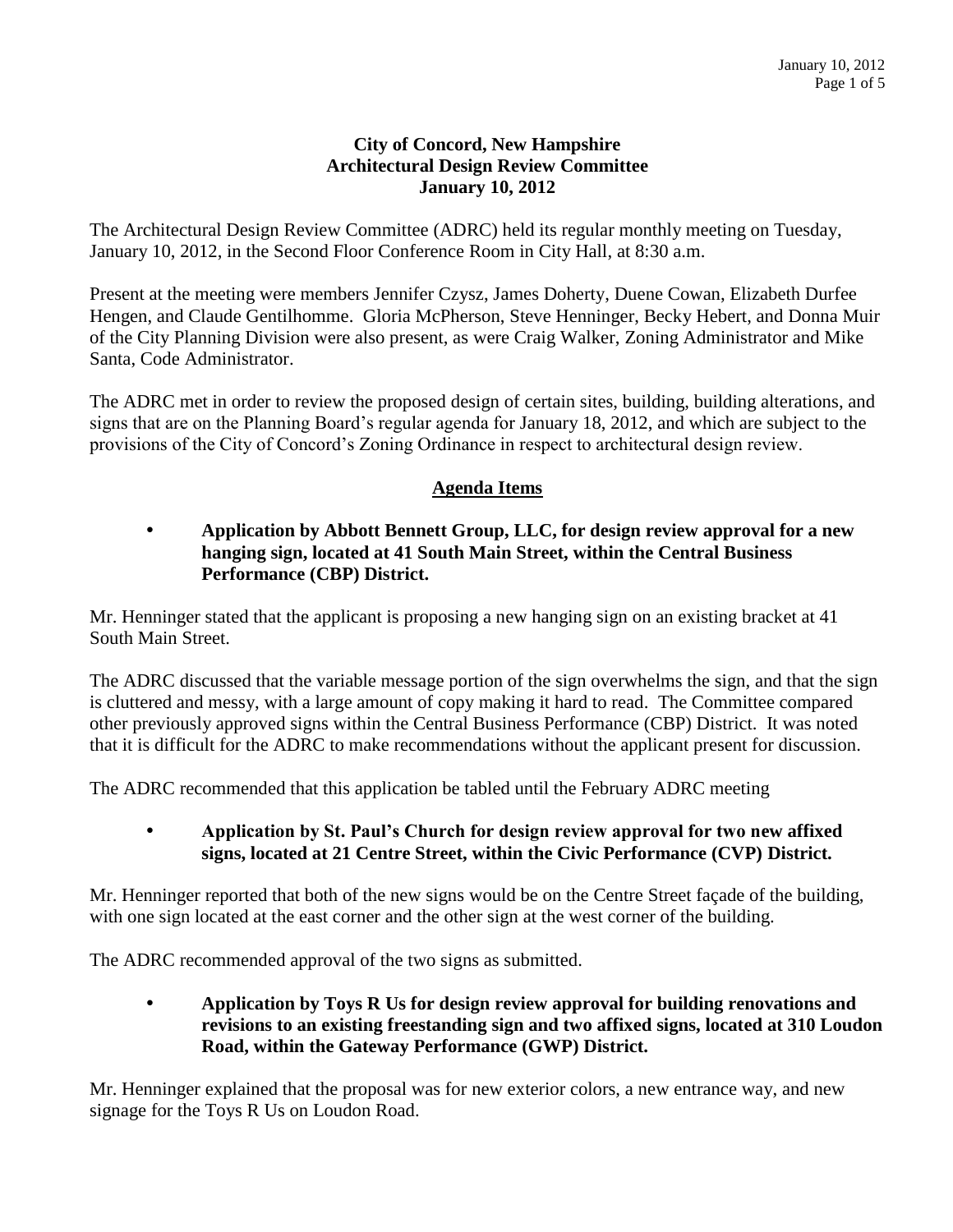Todd Mazurek from PAEP Architecture Engineering P.C. and Gary Guillaume from Toys R Us were present on behalf of the applicant.

Mr. Mazurek provided the ADRC with a picture of a newly renovated store showing the changes that are being proposed at the Loudon Road store and discussed the changes to the entryway, façade colors, and signs. He stated that the new signs would use internally illuminated letters with LED lighting. Mr. Mazurek explained that the parking would change to include sign pylons for exclusive parking for expectant mothers.

The ADRC recommended approval of the building renovations and signage as submitted.

 **Consideration of an application by FOCO, Inc., for the Friendly Kitchen, for design review approval of site and building plans, along with signage, located at South Commercial Street, within the Opportunity Corridor Performance (OCP) District. (2012-0005)**

Ms. Hebert explained that this is a major site plan for the Friendly Kitchen at the site of a former gas station and car wash on South Commercial Street. She stated that the proposed driveway will be located off Constitution Avenue. The applicant has submitted a Conditional Use Permit to construct only 23 parking spaces instead of the required 79 spaces. Ms. Hebert reported that this will be a single level building, with cementitious siding, a metal roof, and a covered porch. The site will include landscaping trees, a privacy fence, and a bike rack. She stated that although the applicant will be constructing a new driveway and parking lot, there will be a significant reduction in the amount of impervious pavement.

Jonathan Halle from Warrenstreet Architects and Hope Zanes from the Friendly Kitchen were present on behalf of the applicant.

Mr. Halle stated that the applicant continues to work through the budget for this project and that some of the materials have yet to be finalized. He stated that the siding could be vinyl and the roofing material could be architectural shingles, as a result of these budget issues. He asked whether the ADRC could recommend approval with preapproval for these two changes.

The ADRC stated that this proposal would significantly improve the property. The applicant was asked whether safety glazing would be used in the windows in the dining area, as they were fairly close to floor level. The ADRC also noted that the plan indicates the privacy fencing to be eight feet high, while the rendering shows a much shorter fence. Mr. Halle stated that the fencing is proposed at six feet high and that safety glazing is planned for the dining area windows. The Committee also stated that while there was no recommendation for additional trees, it was suggested that several trees proposed in the southeast corner of the site be relocated around the west side of the site to provide shade for the building and outside seating area.

The ADRC recommended approval as submitted, with the option of substituting vinyl siding and architectural shingles for cementitious siding and metal roof.

 **Consideration of a proposed application by Ocean State Job Lots for design review approval for two new affixed signs and a replacement panel in an existing freestanding sign, located at 68 D'Amante Drive, within the Gateway Performance (GWP) District.**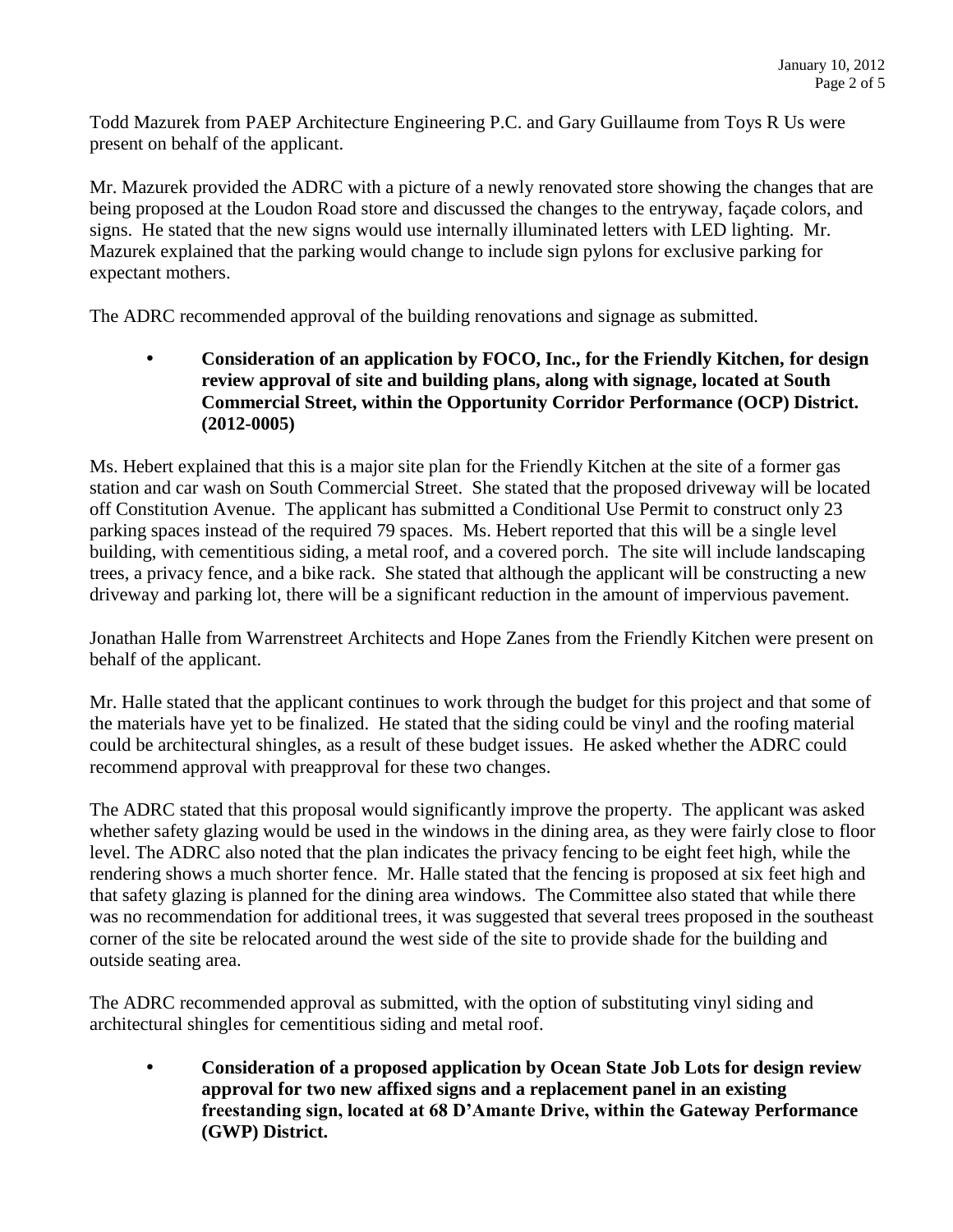Mr. Walker stated that there was a mix-up within the Code Enforcement Office that caused the late submittal of this application to the Planning Division, therefore, the ADRC is being asked to provide an unofficial review of the application.

Tim Sullivan from Barlo Signs was present on behalf of the applicant.

Mr. Sullivan stated that the letters for the two replacement affixed signs were smaller than those of the previous signs located at this property.

The ADRC discussed the color red as shown and the applicant stated that it is a standard red color. The Committee also suggested that a black reveal be used in order to conform to the existing panels within the freestanding sign. The applicant was amenable to that suggestion and stated that he would return to the ADRC in February with revised graphics.

## • **Consideration of an application by Rumford Realty Corp. and Friendly Kitchen, Inc., for the construction of a parking lot located at 12-14 & 16 Montgomery Street, within the Civic Performance (CVP) District. (2012-0003)**

Mr. Henninger explained that the proposal is to tear down a fire-damaged building, which formerly housed the Friendly Kitchen, and to expand an existing 10 car parking lot into a 30-car parking lot. The applicant received a variance to allow for all parking spaces to be compact spaces within this lot. He stated that a vinyl fence will be erected at the back of the lot, and two dark sky compliant light fixtures will be installed. Mr. Henninger stated that the proposed storm-water plan will reduce rate and amount of runoff by installing perforated pipes to infiltrate a portion of the drainage. He reported that the two lots will be consolidated once approvals are granted and the sale is final. Mr. Henninger noted that staff recommended that shade trees be substituted for two ornamental trees proposed on the north side of the lot and one ornamental tree on the south side of the lot.

The ADRC recommends approval of the application has submitted, with the recommendation that shade trees be substituted as recommended by City staff.

#### • **Consideration of minor revisions to previously approved Architectural Elevations for Havenwood Heritage Heights, located at 141 East Side Drive, within the Medium Density Residential (RM) District. (2011-0048)**

Mr. Henninger state that the ADRC previously recommended approval to the architectural elevations for this application. The applicant is now proposing to replace the existing windows and with larger windows with mullions.

The ARDC generally found the renovations to be an improvement. Mr. Gentilhomme expressed concern with the size of the shutters but noted that the window design is consistent with other windows in the complex.

The ADRC recommends approval of the revised architectural elevations as submitted.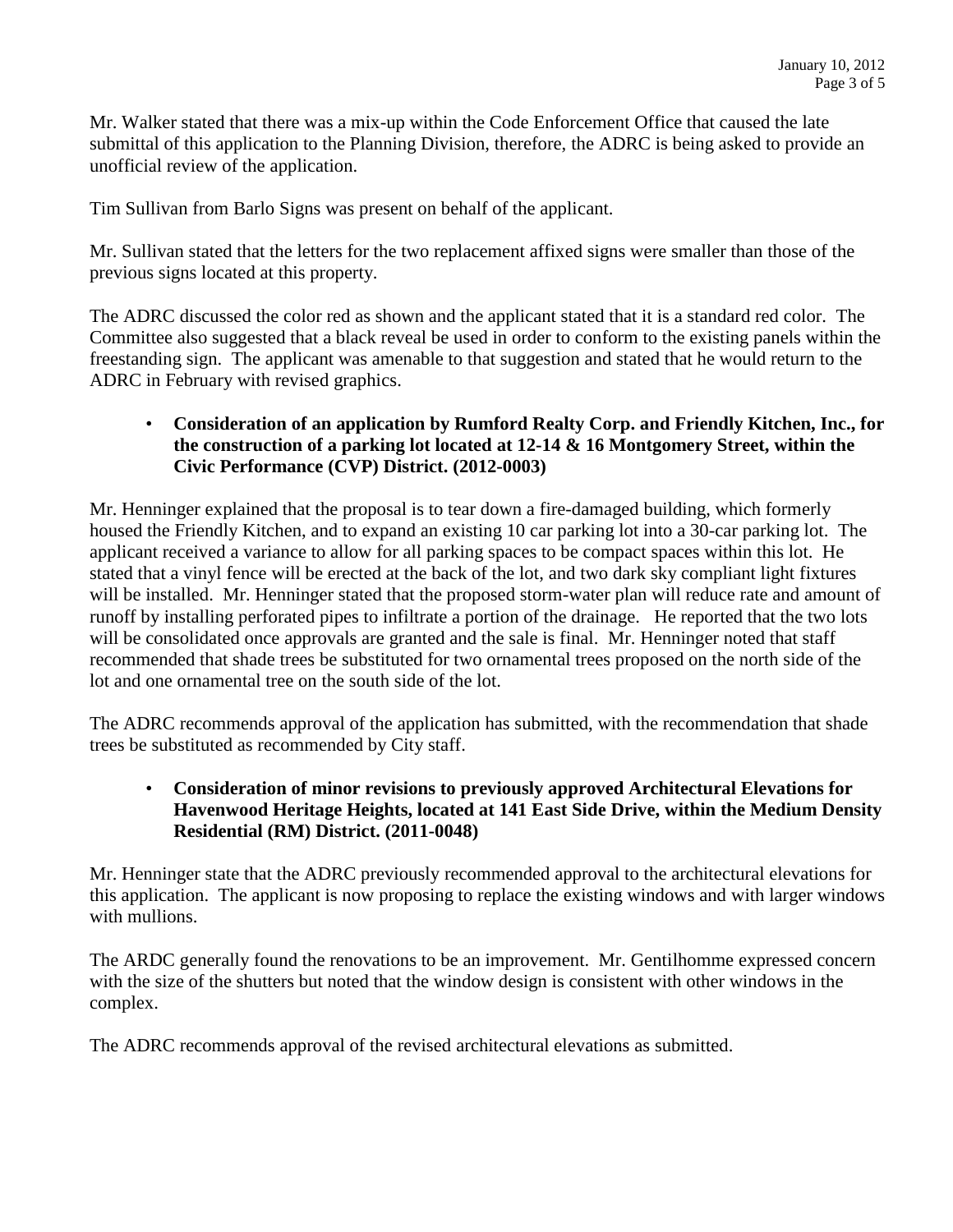## • **Consideration of revisions to previously approved Architectural Elevations for 12 North Main Street Realty, LLC – Siam Orchid, located at 12 North Main Street, with the Central Business Performance (CBP) District. (2010-0039)**

Mr. Henninger reported that the applicant is seeking approval to revisions of the previously approved architectural elevations. The applicant is requesting approval for as-built improvements to the South Main Street façade, above the first floor, as well as changes to the rear façade on Kennedy Lane. The applicant also provided a graphic for a revised sign. Mr. Santa stated that the applicant has changed the windows in the front of the building from what was approved. The Code Division brought this to the applicant's attention.

The ADRC commented that the applicant's intent to reuse and improve the appearance of the vacant storefront on Main Street and to create two residential units on the upper floor is commendable; however, the Committee expressed serious concerns with the execution of the changes to the second floor façade on North Main Street, which include the following:

- 1. The actual construction was substantially different from the approved elevations.
- 2. The thin brick applique to the second story façade is not consistent or in keeping with restored Main Street storefronts. The original approved plans called for reusing the existing brick.
- 3. The windows that were installed do not have the sills and lintels shown on the approved plan which is a consistent design feature of downtown storefronts.
- 4. The windows that were installed are flush to the façade, not recessed as is typical of Main Street storefronts.
- 5. The windows are residential in design and are white in color instead of the bronze or black that was approved, and are inconsistent with typical windows in the downtown.

The ADRC also expressed the following concerns and comments regarding the proposed changes to the rear façade, which was not a part of the original 2010 approval:

- 1. The proposed rear elevation is not drawn to scale and does not reflect the existing conditions. There is not enough space between the ground floor and the second floor windows to install the awning and signage as shown on the drawing.
- 2. The ADRC advised that the existing sills and lintels need to be retained on rear elevations.
- 3. The Committee expressed the opinion that it is important to retain the "ghost" writing on the rear of the building, i.e., "Buckeye Mowers."

The ADRC strongly recommends the applicant engage the services of a licensed architect to address these issues and to prepare a plan in keeping with the historical character of Main Street. The Committee advised that the applicant could work within the existing window opening on the second story facing North Main Street in preparing the revised design.

# • **Review of Architectural Design Review Informational brochure and Signs brochure.**

Ms. McPherson explained that the Planning Division has been working on revisions to the Architectural Design Review and Signs brochures, and both brochures should be ready for review by the ADRC at their February meeting.